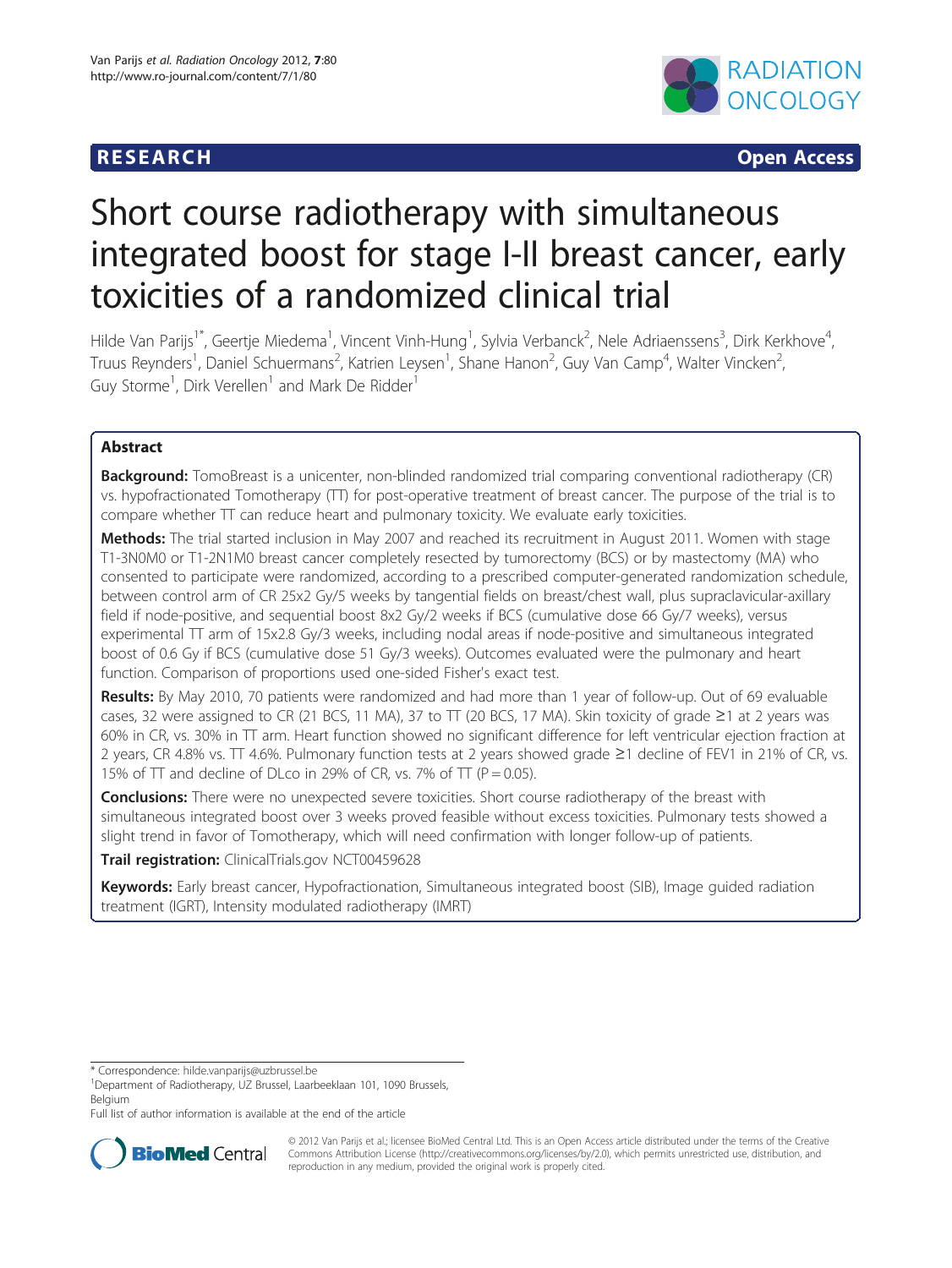# Background

Breast cancer is the most frequently diagnosed cancer and the leading cause of cancer death in women, accounting worldwide for 23% of total new cancer cases and 14% of total cancer deaths in 2008 [\[1](#page-8-0)]. The past decades have seen advances in the diagnosis and treatment of breast cancer, associated with a decrease of mortality rate, although the changes vary widely between countries [[2,3\]](#page-8-0). Among treatments, adjuvant radiotherapy has shown to improve local control and overall survival, with a 70% proportional reduction of the risk of recurrence [[4\]](#page-8-0) and a 9%–12% proportional reduction of the risk of death [[5](#page-8-0)–[8\]](#page-8-0). Despite this established role of radiotherapy, there are considerable disparities in the receipt of radiotherapy that are attributable to various factors such as limited availability of treatment centers, geographical distance, long waiting times, and costs [[9](#page-8-0)–[11](#page-8-0)]. The disparities can further be compounded by the long schedules required with conventional radiotherapy, since the schedules of radiotherapy that were evaluated in clinical trials and were found to be associated with improved survival are based on conventional fractionation of 1.8- 2.5 Gy/fraction, delivering treatment over 5 to 7 weeks [[5,8,12,13\]](#page-8-0). Many researches are actively investigating alternative approaches. Intraoperative radiotherapy (IORT) [[14,15\]](#page-8-0) or accelerated partial breast irradiation (APBI) [[16\]](#page-8-0) provide the shortest schedules. However, IORT and APBI are limited to selected cases of breast conservation therapy [\[17](#page-8-0)]. Whole breast radiotherapy with a hypofractionated schedule delivering 42.5 Gy in 16 fractions over 22 days has been shown by the Ontario randomized trial to be comparable with a conventional schedule of 50 Gy in 25 fractions over 35 days [\[18](#page-8-0)]. However, boost radiation was not used. The UK START trial A and trial B found that 41.6 Gy in 13 fractions over 5 weeks or 40 Gy in 15 fractions over 3 weeks given after breast conserving surgery (BCS) or after mastectomy (MA) had outcomes on local control and adverse effects comparable to the conventional treatment of 50 Gy in 25 fractions over 5 weeks [[19](#page-8-0),[20](#page-8-0)]. A boost of 10 Gy in 5 fractions was allowed to centers that elected to give boost, as well as regional radiotherapy to supraclavicular nodes with or without axillary chains. The issue of boost radiation was not addressed in the Ontario trial, for this reason boost was given by conventional fractionation in the UK START trials, reducing the gain in scheduling time.

In the present study, we designed an experimental hypofractionated schedule that would shorten overall treatment time and be applicable to mastectomy patients as well as to breast conservation patients by integrating a simultaneous boost. The experimental treatment is compared with conventional radiotherapy in a randomized clinical trial (NCT00459628). The present study reports early toxicities.

## **Methods**

The primary outcome measure defined in the trial was the change from baseline in pulmonary and heart function tests up to 3 years after treatment. The secondary outcome measures were local-regional recurrences. The trial started recruiting patients in May 2007. Eligible patients were women aged 18 years or older, presenting with histologically proven breast carcinoma, operated by BCS or MA with clear margins, pathological stage T1- 3N0M0 or T1-2N1M0 [\[21](#page-8-0)]. Availability of at least one pre-operative imaging by CT, MRI, and/or PET-scan was required. Exclusion criteria were history of prior breast or thoracic radiotherapy, pregnancy or lactation, absence of effective contraception in fertile patients, psychiatric or addictive disorders.

After written informed consent, patients were randomized to either a control arm of conventional radiotherapy (CR), or to the experimental arm of hypofractionated Tomotherapy (TT). Randomization was balanced by nodal status, type of surgery and chemotherapy sequence using Efron's biased coin design [[22](#page-8-0)].

In the control arm, a dose of 50 Gy was delivered in 25 fractions over 5 weeks to the chest wall (MA) or the whole breast (BCS) by 6 or 15 MV photons tangential wedged fields and using field-in-field multileaf compensation when doses exceed 110%, and to the supraclavicular, infraclavicular and axillary nodes in case of pN1 status, using an anterior 6 MV photons half-beam matched to the superior border of the tangential fields. The field borders were set clinically. The typical tangential field borders were: superior just below the clavicle head, inferior 1.5 cm below the infra-mammary crease or the lower part of the ipsilateral breast (BCS) or the contralateral breast (MA), medial at mid-sternum and lateral at the mid-axillary line (pN0) or at the anterior border of the scalene muscles (pN1). The borders of the supraclavicular field were: superior caudal to the cricoid cartilage, inferior at the caudal edge of the clavicle head, medial excluding the trachea and lateral at the junction of the first rib with the clavicle. Breast conserved patients received an additional boost of 16 Gy in 8 fractions over 2 weeks to the initial tumor bed using a direct electron field, i.e. a cumulative dose of 66 Gy in 33 fractions over 7 weeks at the tumor bed. No dose constraints for lung and heart were defined in the conventional arm, but the perpendicular distance from the chest wall to the posterior field edge preferably included no more than 2 cm of lung at any point along the length of the tangent. This lung distance was not to exceed 3 cm. For left-sided breast radiotherapy, the maximum heart distance was not to exceed 1.5 cm. The boost volume was aligned taking into account the preoperative imaging (mammography and CT, MRI or PET) and post-operative changes (scar, seroma) seen on the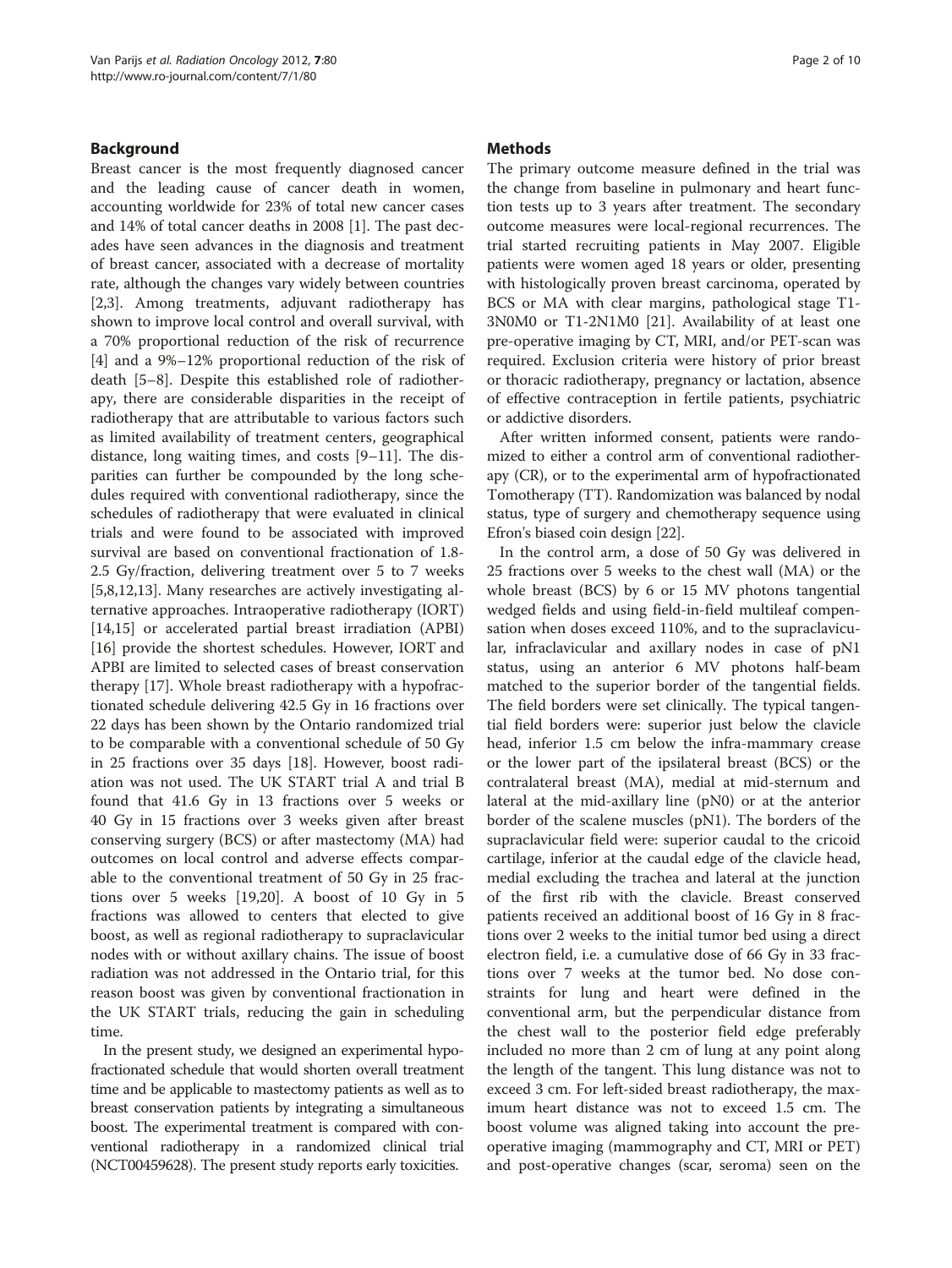planning-CT. A clinical target volume (CTV) -margin of 7 mm was used. Often surgical clips at the borders of the operation area were available. These clips were to be inside the CTV. CTV to planning target volume (PTV) margin was 5 mm.

In the experimental arm, patients were treated using the Helical TomoTherapy<sup>®</sup> Hi-art system [[23](#page-8-0)] (Madison, US). A total dose of 42 Gy in 15 fractions over 3 weeks was prescribed to the same target volumes as the conventional arm: chest wall in case of MA or whole breast in case of BCS, and to the supraclavicular, infraclavicular and axillary nodes in case of pN1 status. In case of BCS, a simultaneous integrated boost (SIB) of 0.6 Gy per fraction was prescribed to the tumor bed, i.e. a dose of 51 Gy in 15 fractions over 3 weeks at the tumor bed. The boost volume was aligned as for the conventional radiotherapy, with the same CTV and PTV margins. Tomotherapy dose specifications for target volumes breast/chest wall, boost, and lymph node regions were to receive 95%–105% of prescribed dose. Dose constraints for heart and ipsilateral lung were respectively V5Gy < 10% and V17Gy < 7%, contralateral breast  $V10Gy < 5\%$ .

Per protocol, radiotherapy in any arm started within 6 weeks after breast surgery. In case of sequential adjuvant treatment with chemotherapy first, radiotherapy started after a delay of 2 weeks, but within 6 weeks after completion of adjuvant chemotherapy. Concomitant chemotherapy was allowed.

Pulmonary and heart function, arm mobility and arm lymphedema were assessed prior to radiotherapy, at 2 (± 1) months after completion of radiotherapy and thereafter yearly for 3 years. Heart function was assessed by measuring the left ventricular ejection fraction (LVEF) by echocardiography. Pulmonary function tests assessed forced expiratory volume in one second (FEV1) and diffusing capacity of the lung for carbon monoxide (DLco). Heart and lung toxicity scoring was based on the common terminology criteria of adverse events (CTCAE) v.3 [[24\]](#page-9-0). Scoring of breast/chest wall skin and subcutaneous toxicity used the Radiation Therapy Oncology Group (RTOG) acute (up to 1 month post radiotherapy) and late (after 1 month) morbidity scoring schemas [\[25](#page-9-0)]. Scoring of arm lymphedema used the SOMA/LENT toxicity scale [\[26](#page-9-0)].

The planned accrual was to recruit 118 patients, based on a power of 0.80 to detect a 5% vs. 25% incidence of all heart and lung toxicities between the two treatment arms. The trial closed for inclusion in August 2011. A total of 123 patients were randomized after giving informed consent. The present report concerns the first 70 patients enrolled up to August 2009, having a minimal follow-up time of 1 year. The follow-up cut-off date was May 2011. Data were analyzed by intention to treat. Comparison of proportions used Fisher's exact test, onesided. Statistical computations used JMP v. 8.0.1 (SAS Institute Inc, Cary, NC, USA). The trial was accepted by the ethical committee of the UZ Brussel.

# Results

Of the 70 women with more than 1 year follow-up, 1 patient was not eligible due to bilateral breast carcinoma, leaving 69 patients available for the present study. Thirty two were randomized to CR, 37 to TT. Two patients allocated to CR refused conventional treatment and were subsequently treated by TT. One patient allocated to TT could not be positioned on the Tomotherapy couch because of extreme obesity, she was treated by CR.

The mean age of the study participants was 55 years (range 32--78 years) (Table [1\)](#page-3-0). There was a nonsignificant preponderance of left sided tumors, 58% (40 of 69). A medial tumor location was observed in 29% (20 of 69) patients. Breast conserving surgery was performed in 59% (41 of 69) patients. Axillary surgery was by sentinel nodes biopsy alone in 54% (37 of 69), sentinel nodes biopsy followed by completion axillary lymph node dissection in 14% (10 of 69), and axillary lymph node dissection by first intent in 32% (22 of 69). The pathological mean tumor size was 17 mm (range 2-- 42 mm). Multifocality was noted in 14% (10 of 69) patients. The majority of patients were node negative, 65% (45 of 69). The mean lymph node ratio (LNR) among node-positive patients was 0.13 (range 0.04– 0.33). Using cut-offs of 0.20 and 0.65 [\[27](#page-9-0)], 79% (19 of 24) of the node-positive patients had a low LNR, 21% (5 of 24) had an intermediary LNR, and no patient had a high LNR. The frequencies of estrogen receptor positivity, progesterone receptor positivity, and HER2 FISH amplification were 80% (55 of 69), 67% (46 of 69), and 14% (10 of 69), respectively. A high histological grade was observed in 26% (18 of 69) patients. Adjuvant chemotherapy was given to 49% (34 of 69) patients. Among patients receiving adjuvant chemotherapy, most had chemotherapy scheduled to start concomitantly with radiotherapy, 76% (26 of 34), i.e. 38% of all patients. Adjuvant hormone therapy was given to 80% (55 of 69) and trastuzumab to 14% (10 of 69) patients.

The distribution of the patients' characteristics by age, laterality, tumor location, type of surgery, histopathology, hormone receptor status, tumor size, lymph node positivity and ratio, adjuvant chemotherapy and hormone therapy were comparable between the two randomization arms (Table [1](#page-3-0)).

Figure [1](#page-4-0) shows the average dose volume histograms (DVH) for the breast/chest wall (CTV1), the lymph node areas (CTVn), the contralateral breast, the ipsilateral lung for all patients and the heart for left sided irradiation. This shows a more homogeneous coverage of the CTV1 and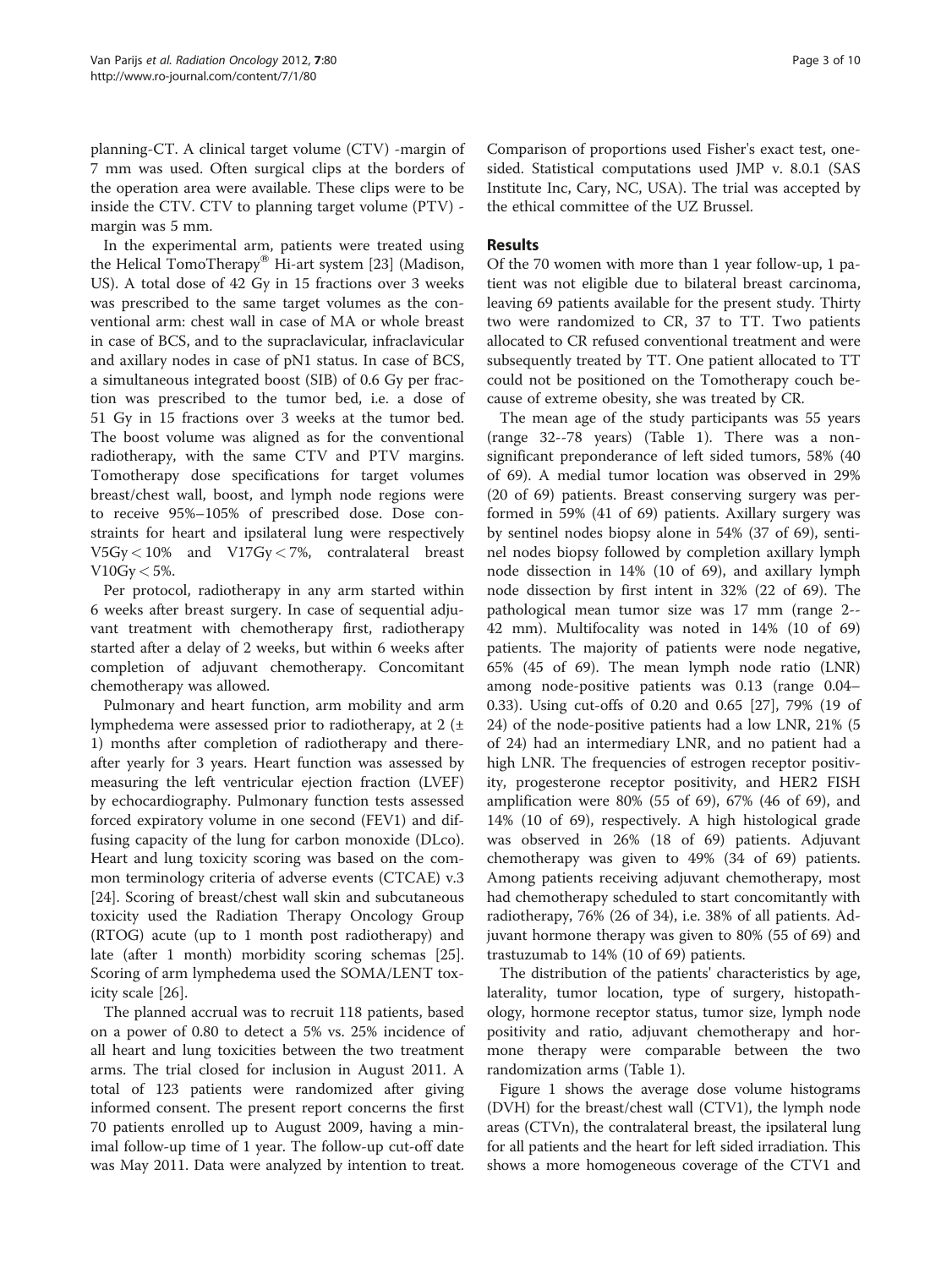#### <span id="page-3-0"></span>Table 1 Patients' characteristics

|                                        | Control<br>n = 32 | Tomotherapy<br>n = 37 |
|----------------------------------------|-------------------|-----------------------|
| Age                                    |                   |                       |
| $<$ 50                                 | 10                | 15                    |
| > 50                                   | 22                | 22                    |
| Left breast tumor                      | 16                | 24                    |
| Medial location                        | 12                | 8                     |
| Tumor size                             |                   |                       |
| $T1 (= 20$ mm)                         | 21                | 26                    |
| T2 (21-50 mm)                          | 11                | 11                    |
| Nodal status, Lymph node ratio         |                   |                       |
| pN0                                    | 21                | 24                    |
| pN1, LNR 0.01-0.20                     | 7                 | 12                    |
| pN1, LNR 0.21-0.65                     | 4                 | 1                     |
| pN1, LNR > 0.65                        | 0                 | 0                     |
| Estrogen receptor positive             | 28                | 27                    |
| Progesterone receptor positive         | 21                | 25                    |
| HER2 FISH amplified                    | 2                 | 8                     |
| Histological grade                     |                   |                       |
| 1                                      | 11                | 11                    |
| $\overline{2}$                         | 8                 | 18                    |
| 3                                      | 10                | 8                     |
| unknown                                | 3                 | 0                     |
| Surgery                                |                   |                       |
| Breast conserving                      | 21                | 20                    |
| Axillary lymph nodes                   |                   |                       |
| Sentinel biopsy only                   | 20                | 17                    |
| Sentinel with axillary dissection      | 4                 | 6                     |
| Immediate axillary dissection          | 8                 | 14                    |
| Radio-chemotherapy schedule            |                   |                       |
| No adjuvant chemotherapy               | 18                | 17                    |
| RT after completion of chemotherapy    | 3                 | 5                     |
| RT concomitant with start chemotherapy | 11                | 15                    |
| Chemotherapy type                      |                   |                       |
| Anthracycline without taxane           | 3                 | 4                     |
| Anthracycline with taxane              | 10                | 15                    |
| CMF                                    | 1                 | 1                     |
| Hormone therapy                        |                   |                       |
| No hormone therapy                     | $\overline{4}$    | 10                    |
| Tamoxifen                              | 15                | 11                    |
| Letrozole                              | 13                | 11                    |
| Zoladex                                | 0                 | 1                     |
| Tamoxifen + Zoladex                    | 0                 | 4                     |
| Trastuzumab                            | 2                 | 8                     |
|                                        |                   |                       |

the CTVn in the Tomotherapy group. We compare the CTV and not the PTV data, because no PTV is made for the conventional treatment, since the borders of the irradiation field for this group are chosen according to clinical landmarks. A small margin is allowed in the Tomotherapy group, since daily megavolt CT imaging is performed before every treatment session. Notice the tail in the CTV1 of the Tomotherapy group. This is explained by the dose gradient from the CTV1 to the boost volume (CTVb). This is not present in the conventional therapy, because the boost in this group is given after the end of the whole breast irradiation. This additional boost is given with electrons. Our planning system does not allow a dose calculation for electrons. This means that the DVHs for the conventional therapy lack part of the actual received dose. Even so there is fewer dose to the heart and ipsilateral lung with Tomotherapy. The average dose on the heart is 7.1 Gy  $\pm$  5.7 Gy (CR), 1.7 Gy  $\pm$  2.5 Gy (TT), on the ipsilateral lung is  $6.6 \text{ Gy} \pm 12.0 \text{ Gy}(\text{CR})$  and  $4.7 \text{ Gy} \pm 7.5 \text{ Gy}$  (TT). A higher dose is delivered on the contralateral breast with Tomotherapy compared to the conventional treatment (average dose CR:  $0.3 \text{ Gy} \pm 0.5 \text{ Gy}$  vs. TT:  $2.6 \text{ Gy} \pm 2.3 \text{ Gy}$ ). These findings are in line with the results of a planning study we performed earlier [\[23\]](#page-8-0).

The median follow-up of all patients was 28 months (range 16--48 months). No patient died during follow-up. There was no local recurrence or new primary breast tumor. One patient in the control arm was diagnosed with bone metastases 2 months after randomization. A second primary tumor was diagnosed in 3 patients in the control arm (1 skin basal cell carcinoma of the nose, 1 kidney carcinoma, 1 sigmoid carcinoma) and in 1 patient in the Tomotherapy arm (1 lung adenocarcinoma) ( $P = 0.3$ ).

All patients completed radiotherapy. Mean treatment duration was 43 days (range 20--54) in the conventional arm, 22 days (range 18--36) in the Tomotherapy arm. At completion and up to 1 month after radiotherapy, the clinical evaluation and RTOG acute scoring found skin toxicity grade 0 in 6.25% (2 of 32), grade 1 in 65.6% (21 of 32), grade 2 in 21.9% (7 of 32), and grade 3 in 6.25% (2 of 32) of patients in the control arm; grade 0 in 5.4% (2 of 37), grade 1 in 59.5% (22 of 37), grade 2 in 27.0% (10 of 37), grade 3 in 8.1% (3 of 37) in the Tomotherapy arm (P Chi-square = 0.94). Peak erythema occurred at the end of treatment in the conventional arm and at 10 to 14 days after end of treatment in the Tomotherapy arm.

Table [2](#page-5-0) summarizes toxicities observed from 2 months up to 2 years. We pooled all toxicities of grade 1 or higher as compared with pre-radiotherapy baseline. At 2 years, patients in CR had twice more persistent skin change than patients in the TT, 60% (12 of 20 patients) vs. 30% (6 of 20 patients),  $P = 0.06$ . The frequencies of breast/chest wall fibrosis, arm lymphedema and heart toxicity (LVEF) were comparable between the two randomization arms. Lung function tests showed a significant reduction of lung toxicity in TT based on changes of DLco,  $P = 0.047$ , but not based on changes of FEV1. Figure [2](#page-6-0) shows the individual DVHs for the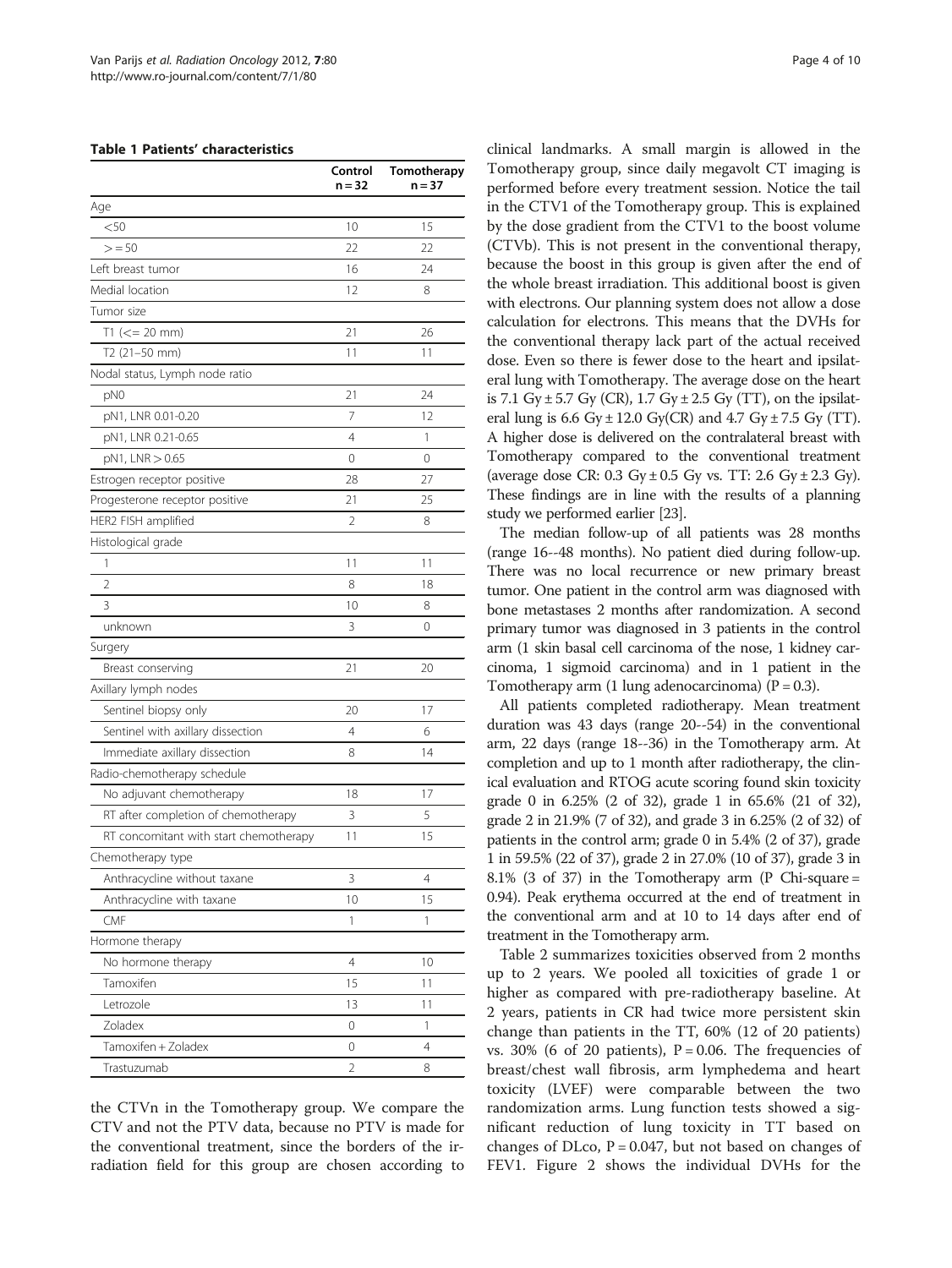<span id="page-4-0"></span>



patients who had G1 or higher lung toxicity based on DLco, which showed consistent over time, compared to the average DVH. The individual DVHs are positioned above, as well as below the average DVH. In the situation that the observed lung toxicity would be closely related to the delivered lung dose, one would expect all the individual DVHs above the average DVH. Among these 9 women 7 were treated with concomitant chemotherapy, of which 3 were irradiated on the lymph node regions. A boost dose was delivered in 4 women. Three women had a smoking history. One woman had known asthma.

# Discussion

A meta-analysis performed in our department, using data of the Early Breast Cancer Trialists' Cooperative Group (EBCTCG), argued that trials showing a survival benefit were the more recent trials using current techniques [[5](#page-8-0)]. Considering that the survival advantage with adjuvant radiotherapy was confirmed [[6,](#page-8-0)[28](#page-9-0)], the question that arises is whether or not breast cancer could further benefit from more advanced radiotherapy techniques. There are however two obstacles against the implementation of image guided radiotherapy (IGRT) for breast cancer patients. One obstacle is that IGRT is labor intensive. Priority to implement IGRT is given to the treatment of tumor conditions in which adverse reactions can be severe and debilitating, such as lung cancer, digestive or head and neck tumors [\[29,30\]](#page-9-0). The other obstacle is the controversy on whether IGRT could improve over simpler variants of tangential fields [\[31](#page-9-0)]. There is thus a need to prospectively assess the benefit of IGRT for breast cancer patients.

The earlier mentioned meta-analysis also argued that a survival benefit was shown in trials using a standard fractionation between 1.8 Gy and 2.5 Gy per fraction [\[5](#page-8-0)]. Since then, there has been growing evidence on the applicability of hypofractionation for adjuvant radiotherapy of breast cancer, as shown in Table [3.](#page-7-0) A natural extension is therefore to combine hypofractionation with IGRT in order to improve the availability of IGRT to breast cancer patients. Our clinical trial is the first to compare an integrated strategy of hypofractionated IGRT, versus a strategy of conventional radiotherapy.

Our choice of fractionation of 42 Gy to whole breast and boost to 51 Gy in 15 fractions took into account that our institution's standard conventional radiotherapy is 50 Gy to whole breast and boost to 66 Gy. In the IMPACT HIGH trial, the schedule in 15 fractions is to deliver 36 Gy to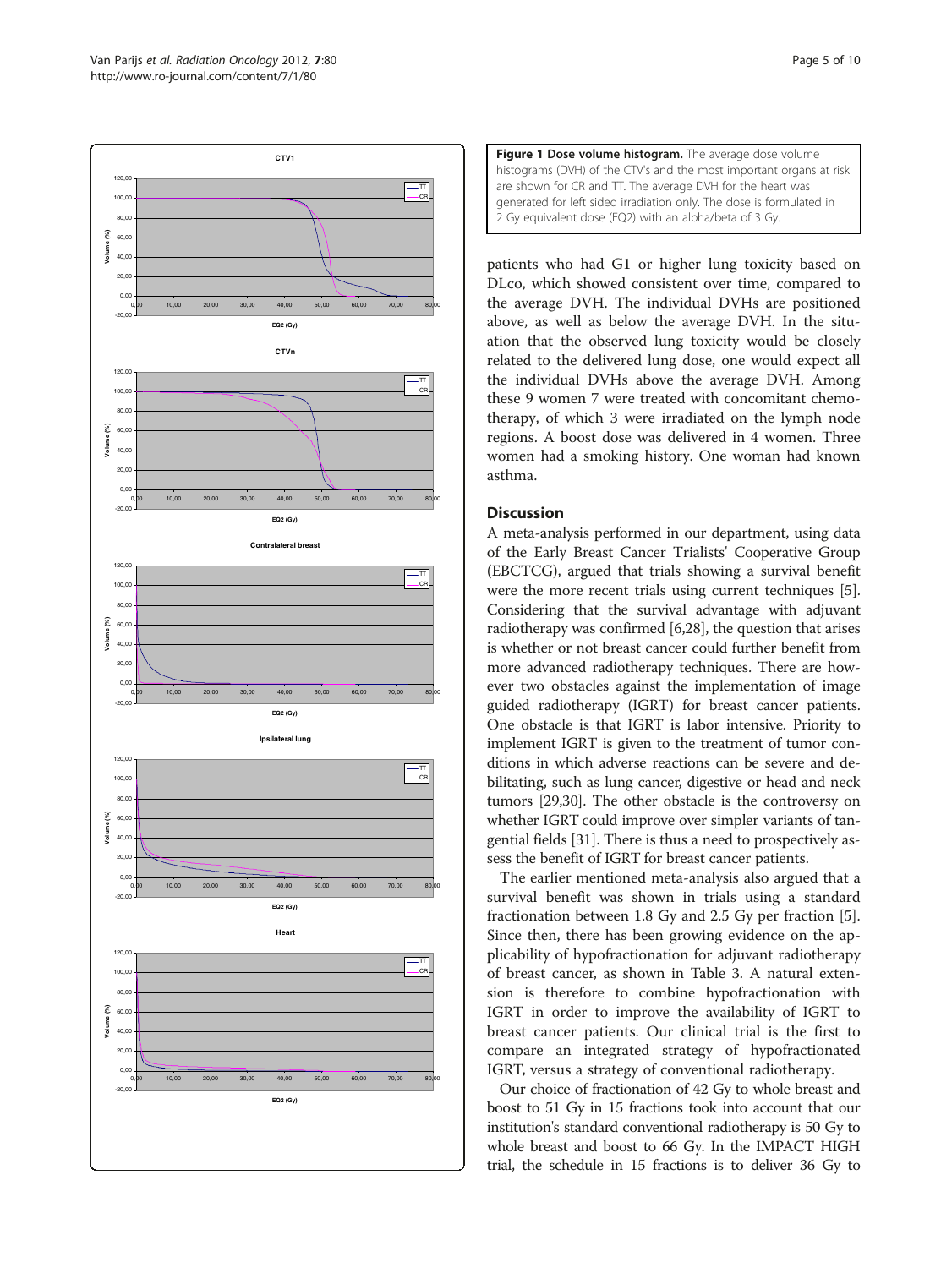|                                   | Control                                            |                            |                           | Tomotherapy                        |                            |                           |                    |  |
|-----------------------------------|----------------------------------------------------|----------------------------|---------------------------|------------------------------------|----------------------------|---------------------------|--------------------|--|
|                                   | Number of<br>patients<br>evaluated                 | Observed<br>grade $\geq$ 1 | $\%$<br>grade<br>$\geq$ 1 | Number of<br>patients<br>evaluated | Observed<br>grade $\geq$ 1 | $\%$<br>grade<br>$\geq$ 1 | P-value 1<br>sided |  |
| <b>Skin</b>                       |                                                    |                            |                           |                                    |                            |                           |                    |  |
| at 2 months                       | 32                                                 | 65.6                       | 21                        | 36                                 | 24                         | 66.7                      | 0.636              |  |
| at 1 year                         | 31                                                 | 14                         | 45.2                      | 36                                 | 14                         | 38.9                      | 0.393              |  |
| at 2 years                        | 20                                                 | 12                         | 60.0                      | 20                                 | 6                          | 30.0                      | 0.056              |  |
| <b>Breast/chest wall fibrosis</b> |                                                    |                            |                           |                                    |                            |                           |                    |  |
| at 1 year                         | 32                                                 | 12                         | 37.5                      | 36                                 | 10                         | 27.8                      | 0.276              |  |
| at 2 years                        | 24                                                 | 9                          | 37.5                      | 24                                 | 6                          | 25.0                      | 0.267              |  |
| Arm lymphedema                    |                                                    |                            |                           |                                    |                            |                           |                    |  |
| at 2 months                       | 32                                                 | 2                          | 6.2                       | 36                                 | $\mathbf{1}$               | 2.8                       | 0.455              |  |
| at 1 year                         | 32                                                 | $\overline{2}$             | 6.2                       | 36                                 | $\overline{2}$             | 5.6                       | 0.647              |  |
| at 2 years                        | 24                                                 | 3                          | 12.5                      | 24                                 | 3                          | 12.5                      | 0.667              |  |
| <b>Heart function</b>             |                                                    |                            |                           |                                    |                            |                           |                    |  |
| at 2 months                       | 32                                                 | 9                          | 28.1                      | 35                                 | $\overline{4}$             | 11.4                      | 0.078              |  |
| at 1 year                         | 31                                                 | $\overline{4}$             | 12.9                      | 36                                 | 8                          | 22.2                      | 0.906              |  |
| at 2 years                        | 21                                                 | $\mathbf{1}$               | 4.8                       | 22                                 | $\mathbf{1}$               | 4.6                       | 0.744              |  |
|                                   | Lung toxicity score based on change in FEV1 (*)    |                            |                           |                                    |                            |                           |                    |  |
| at 2 months                       | 30                                                 | 4                          | 13.3                      | 34                                 | 3                          | 8.8                       | 0.429              |  |
| at 1 year                         | 29                                                 | $\overline{4}$             | 13.8                      | 34                                 | $\overline{4}$             | 11.8                      | 0.552              |  |
| at 2 years                        | 24                                                 | 5                          | 20.8                      | 27                                 | $\overline{4}$             | 14.8                      | 0.422              |  |
|                                   | Lung toxicity score based on change in DLco (*)    |                            |                           |                                    |                            |                           |                    |  |
| at 2 months                       | 30                                                 | 10                         | 33.3                      | 34                                 | 8                          | 23.5                      | 0.277              |  |
| at 1 year                         | 29                                                 | 8                          | 27.6                      | 34                                 | 3                          | 8.8                       | 0.052              |  |
| at 2 years                        | 24                                                 | $\overline{7}$             | 29.2                      | 27                                 | $\overline{2}$             | 7.4                       | 0.047              |  |
|                                   | Lung toxicity based on change in FEV1 and DLco (*) |                            |                           |                                    |                            |                           |                    |  |
| at 2 months                       | 30                                                 | 12                         | 40.0                      | 34                                 | 10 <sup>°</sup>            | 34.3                      | 0.266              |  |
| at 1 year                         | 29                                                 | 12                         | 41.4                      | 34                                 | 6                          | 28.6                      | 0.036              |  |
| at 2 years                        | 24                                                 | 10                         | 41.7                      | 27                                 | 5                          | 22.2                      | 0.066              |  |

<span id="page-5-0"></span>Table 2 Occurrence of toxicity grade ≥1 change from baseline after radiation treatment, by intent to treat randomization arm

(\*) Cases who did not receive RT according to randomization arm were computed as missing.

whole breast, and simultaneous integrated boost to 48 Gy - 53 Gy, which based on an alpha/beta of 3 Gy would correspond to conventional schedule of 40 Gy whole breast and boost to 60 Gy - 69 Gy [\[38\]](#page-9-0).

Table [3](#page-7-0) shows how our study compares with other clinical trials. We are aware of several controversial issues, notably regarding post-mastectomy radiotherapy for node-negative patients and for node-positive patients with less than 4 nodes involved. We have argued that these patients did derive a survival benefit [[39,40\]](#page-9-0) and have maintained the treatment of nodal areas in node-positive patients regardless of the number of involved nodes. Most recently, results from the MA 20 trial confirmed that regional nodal irradiation prolonged disease free survival for women with one to three involved nodes [\[41\]](#page-9-0).

Another controversial issue is the high number of patients treated by concomitant chemo-radiotherapy. One randomized trial found a significantly better loco regional recurrence free survival with a concomitant approach in node-positive breast cancer, with an acceptable increase in toxicity [[42,43\]](#page-9-0). More data with current chemotherapy regimens, including taxanes, will need to be accrued.

There is the issue of delivering a simultaneous integrated boost, giving an even higher daily dose to the tumor bed. We could show this did not deliver a higher dose to the organs at risk. This technique could prove advantageous by even delivering less total dose to the surrounding breast tissue [\[44\]](#page-9-0), though this was not analyzed in detail. Longer follow up is needed to compare the long term side effects.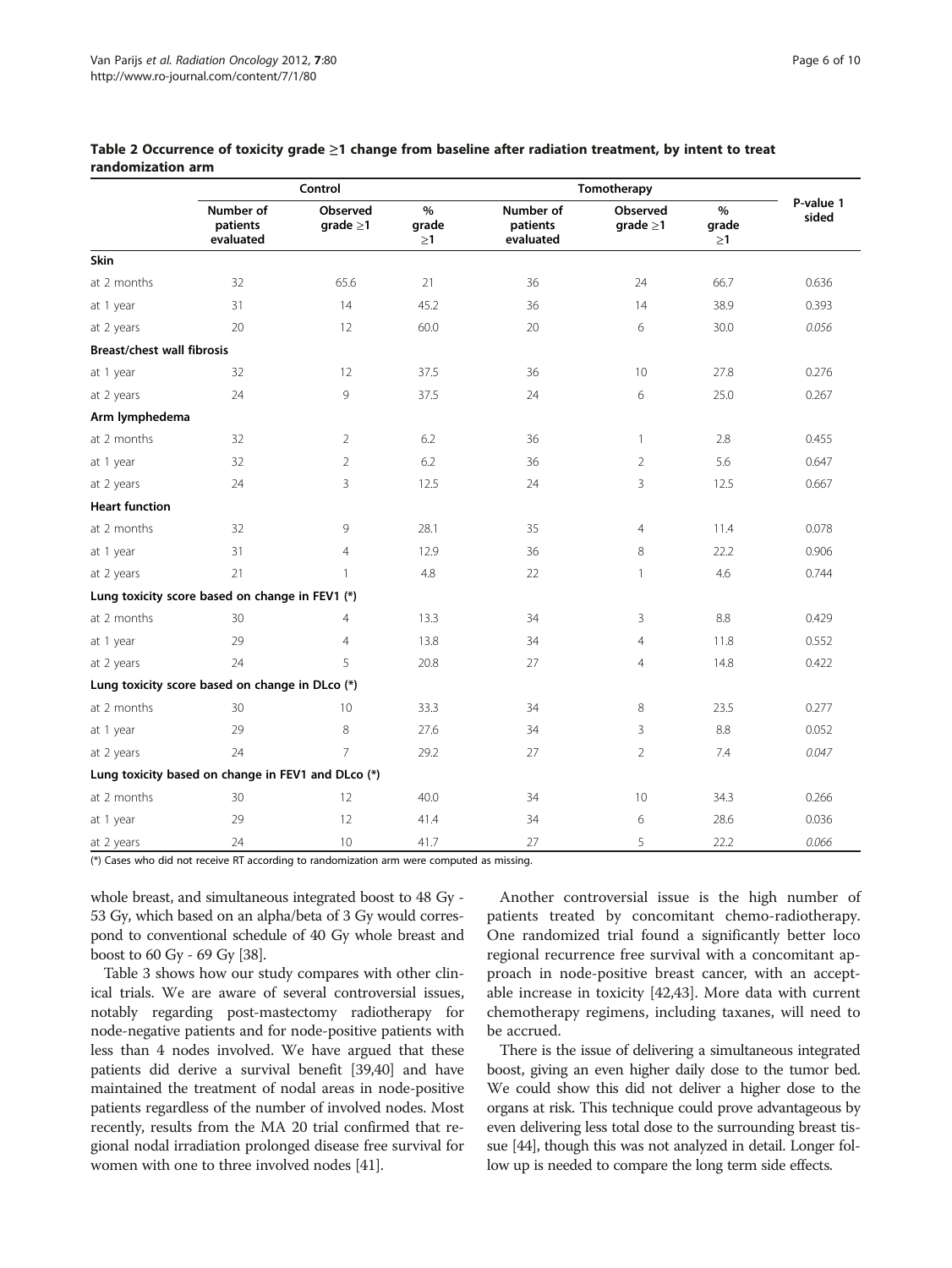<span id="page-6-0"></span>

The trial compares two treatment strategies. Differences that arise between the treatment arms cannot be unequivocally attributed to fractionation or to technique. A 2x2 design would have been conceptually more satisfying, but was practically unfeasible.

Regarding the trial's primary endpoint, the results showed a trend of reduced lung toxicities but not significant enough to warrant early stopping of the trial. No excess toxicities were found in the Tomotherapy arm, which

argues that hypofractionation with simultaneous integrated boost is feasible, when using IMRT-IGRT. This can have important implication regarding availability and accessibility of advanced radiotherapy techniques to more patients. Hypofractionation not only is more convenient for the patients by limiting the number of treatment attendances, it can reduce waiting times for adjuvant radiation therapy and possibly impact on survival [[45](#page-9-0)]. Shorter schedules can have an important socio-economic impact by lowering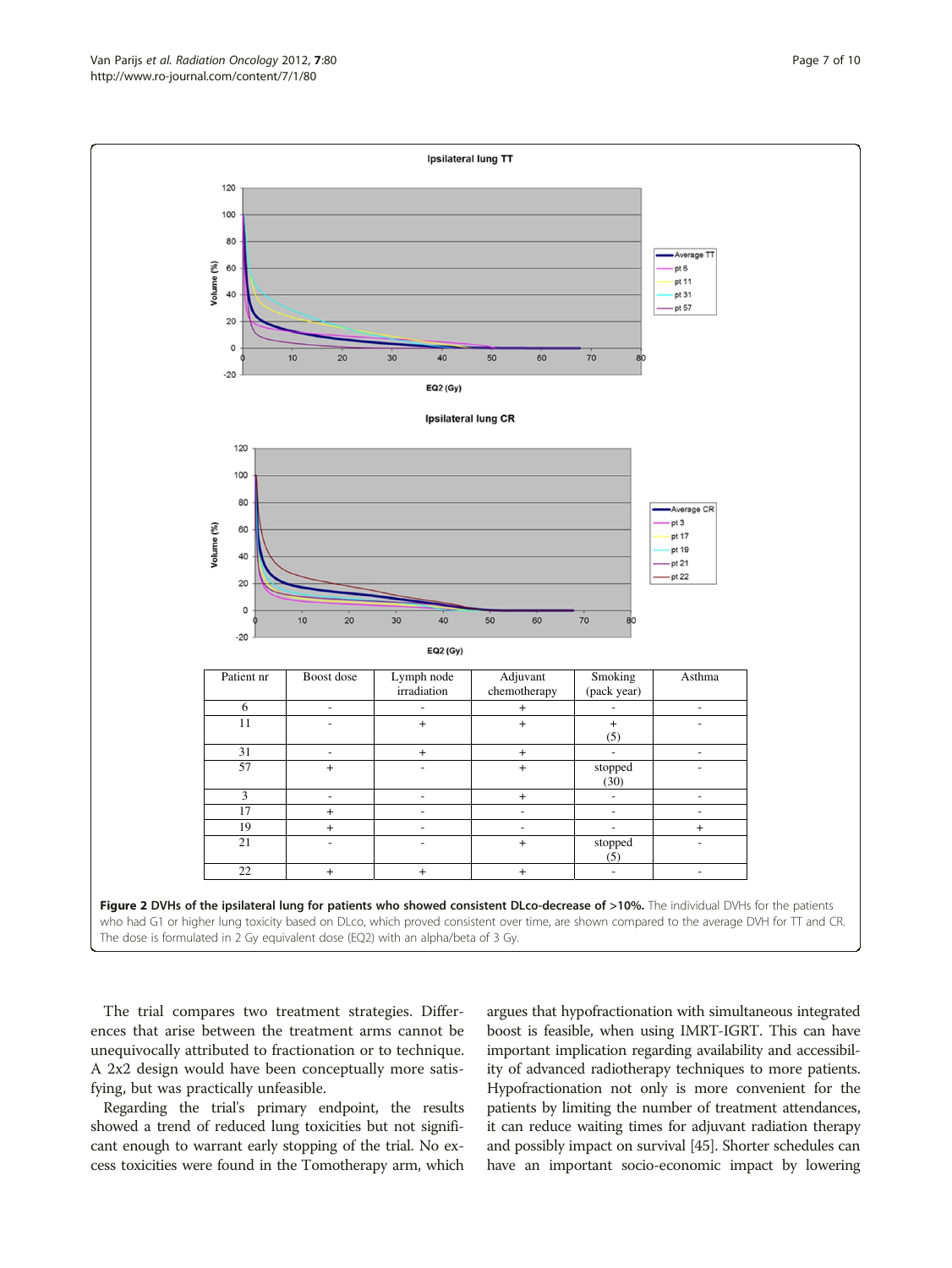| <b>Trial</b>                    | Period          | n      | Hypofraction<br>schedule | <b>SIB</b> | Mastectomy | Regional<br>nodes  | IMRT/<br><b>IGRT</b> | Chemo-<br>therapy  | Outcome                   |
|---------------------------------|-----------------|--------|--------------------------|------------|------------|--------------------|----------------------|--------------------|---------------------------|
| Hôpital                         | 1982-           | 230    | 5.75 Gy x 4 F/ 17        | No         | Yes        | $\overline{\cdot}$ | <b>NS</b>            | Yes                | $=$                       |
| Necker<br>$(*)$ [32]            | 1984            |        | days                     |            |            |                    |                      |                    |                           |
| Royal                           | 1986-           | 1410   | 3 Gy x 13 F/ 5           | No         | No         | Yes                | <b>NS</b>            | No                 | More local                |
| Hospital [33]                   | Marsden<br>1998 |        | weeks                    |            |            |                    |                      |                    | relapses                  |
| Royal                           |                 |        | 3.3 Gy x 13 F/ 5         | No         | No         | Yes                | <b>NS</b>            | <b>No</b>          | $=$                       |
| Marsden<br>Hospital             |                 |        | weeks                    |            |            |                    |                      |                    |                           |
| Ontario [18]                    | 1993-           | 1234   | 2.66 Gy x 16 F/ 3        | No         | No         | No                 | <b>NS</b>            | Yes                | $=$                       |
|                                 | 1996            |        | weeks                    |            |            |                    |                      |                    |                           |
| <b>UK Start</b>                 | 1998-           | 2236   | 3 Gy x 13 F/ 5           | No         | Yes        | Yes                | <b>NS</b>            | Yes                | More local                |
| A [19]                          | 2002            |        | weeks                    |            |            |                    |                      | relapses           |                           |
| UK Start A                      |                 |        | 3.2 Gy x 13 F/ 5         | No         | Yes        | Yes                | <b>NS</b>            | Yes                | $=$                       |
|                                 |                 |        | weeks                    |            |            |                    |                      |                    |                           |
| Lahore [34]                     | 1998-           | 300    | 5.4 Gy x 5 F/ 1          | No         | Yes        | Yes                | <b>NS</b>            | Yes                | $=$                       |
|                                 | 2004            |        | week                     |            |            |                    |                      |                    |                           |
| Lahore                          |                 |        | 3.5 Gy x 10 F/2          | No         | Yes        | Yes                | <b>NS</b>            | Yes                | $=$                       |
|                                 |                 |        | weeks                    |            |            |                    |                      |                    |                           |
| Lahore                          |                 |        | 2.66 Gy x 15 F/ 3        | No         | Yes        | Yes                | <b>NS</b>            | Yes                | Control arm               |
|                                 |                 |        | weeks                    |            |            |                    |                      |                    |                           |
| UK Start B [20]                 | 1999-           | 2215   | 2.67 Gy x 15 F/ 3        | No         | Yes        | Yes                | <b>NS</b>            | Yes                | $\quad =$                 |
|                                 | 2001            |        | weeks                    |            |            |                    |                      |                    |                           |
| Egypt NCI [35]                  | 2002-           | 30     | 2.66 Gy x 16 F/ 3        | No         | No         | No                 | <b>NS</b>            | No                 | Boost in                  |
|                                 | 2003            |        | weeks                    |            |            |                    |                      |                    | conventional arm          |
| UK FAST [36]                    | 2004-           | 915    | 5.7 Gy x 5 F/ 5          | $\ddot{?}$ | No         | No                 | Yes                  | No                 | $\quad =$                 |
|                                 | 2007            |        | weeks                    |            |            |                    |                      |                    |                           |
| <b>UK FAST</b>                  |                 |        | 6 Gy x 5 F/ 5            | $\ddot{?}$ | No         | No                 | Yes                  | No                 | More breast               |
|                                 |                 |        | weeks                    |            |            |                    |                      |                    | toxicity                  |
| <b>DBCG 2009</b>                | 2009-           | 1500** | 2.67 Gy x 15 F/ 3        | No         | No         | No                 | Yes                  | Yes                | On-going                  |
| RT Hypo [37]                    |                 |        | weeks                    |            |            |                    |                      |                    |                           |
| UK IMPORT                       | 2009-           | 840**  | 2.4 Gy [SIB 3.2 Gy]      | Yes        | No         | $\overline{\cdot}$ | Yes                  | $\overline{\cdot}$ | On-going                  |
| <b>HIGH</b>                     |                 |        | x 15 F/                  |            |            |                    |                      |                    |                           |
| <b>UK IMPORT</b><br><b>HIGH</b> |                 |        | 2.4 Gy [SIB 3.53<br>Gy]  | Yes        | No         | $\overline{?}$     | Yes                  | $\overline{\cdot}$ |                           |
|                                 |                 |        | x 15 F/                  |            |            |                    |                      |                    |                           |
| UZ Brussel                      | 2007-           | 122    | 2.8 Gy [SIB 3.4 Gy]      | Yes        | Yes        | Yes                | Yes                  | Yes                | Closed for                |
| [this study]                    |                 |        | x 15 F/ 3 weeks          |            |            |                    |                      |                    | inclusion; FU<br>on-going |

<span id="page-7-0"></span>

|  |  | Table 3 Randomized clinical trials of hypofractionated whole breast/chest wall radiotherapy |
|--|--|---------------------------------------------------------------------------------------------|
|--|--|---------------------------------------------------------------------------------------------|

(\*) Partial report; full study 1982-1989,  $n = 525$  patients. (\*\*) Planned accrual.

NS: not stated. =: outcome comparable with control arm. SIB: simultaneous integrated boost. FU: follow-up.

treatment costs due to reduced resource use in terms of personnel and machine time [\[46\]](#page-9-0). An increase in costs can be expected due to the more labor intensive preparation of a Tomotherapy treatment and a longer daily machine time for treatment delivery and related quality assurance. But the most important determinant of the cost of radiotherapy

is the total number of fractions. A favorable balance can be expected for the hypofractionated schedule.

# **Conclusions**

The present analysis shows that hypofractionation with simultaneous integrated boost is feasible, when using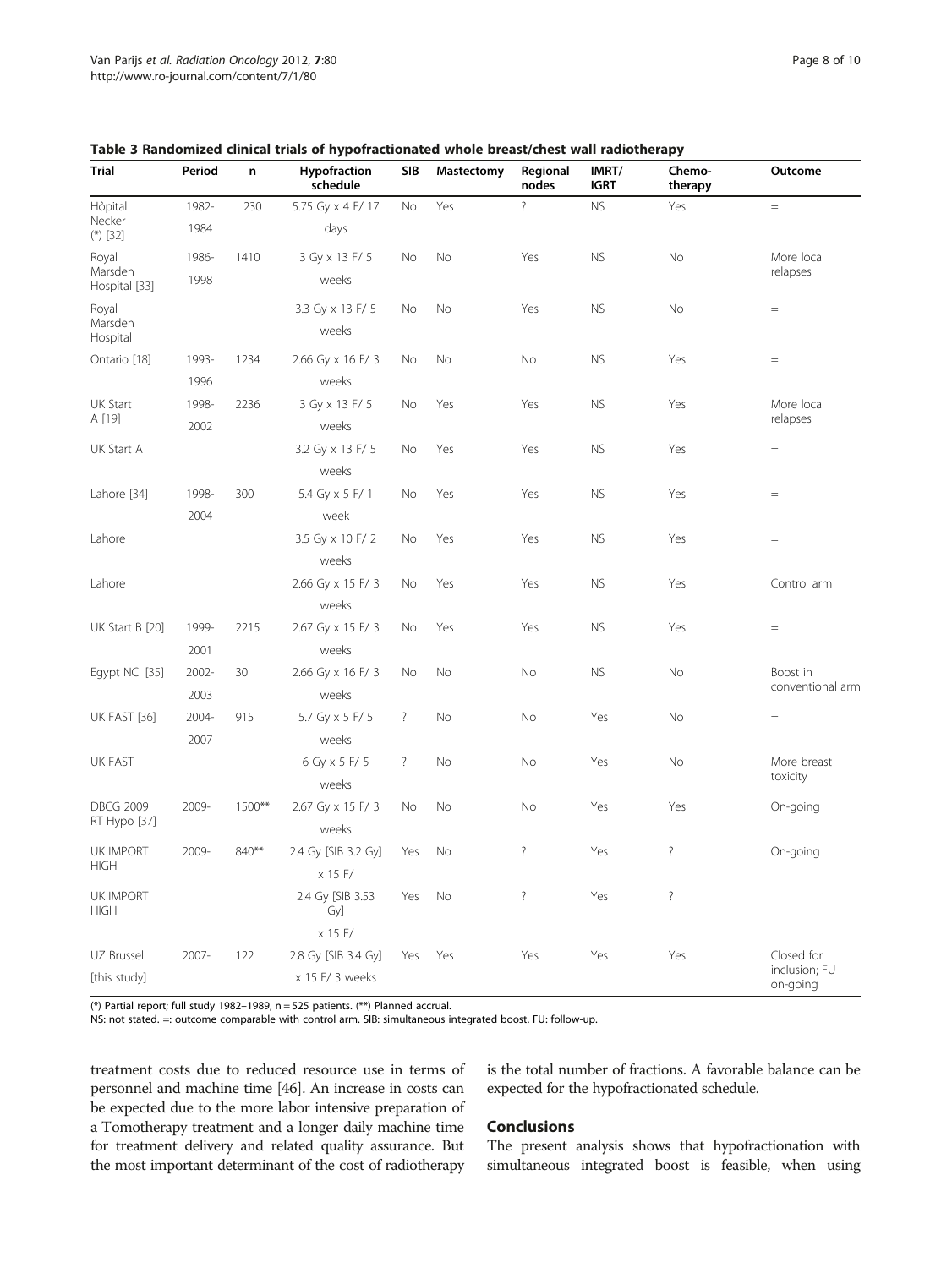# <span id="page-8-0"></span>IMRT-IGRT, without excess toxicities. There is a trend of reduced lung toxicity in the hypofractionated arm.

#### Abbreviations

APBI: Accelerated partial breast irradiation; BCS: Breast conserving surgery; CR: Conventional radiotherapy; CTCAE: Common terminology criteria of adverse events; CTV: Clinical target volume; DLco: Diffusing capacity of the lung for carbon monoxide; DVH: Dose volume histogram; EBCTCG: Early Breast Cancer Trialists' Cooperative Group; EQ2: 2 Gyequivalent dose; FEV1: Forced expiratory volume in one second; IGRT: Image guided radiation treatment; IMRT: Intensity modulated radiotherapy; IORT: Intraoperative radiotherapy; LNR: Lymph node ratio; LVEF: Left ventricular ejection fraction; MA: Mastectomy; PTV: Planning target volume; RTOG: Radiation Therapy Oncology Group; SIB: Simultaneous integrated boost; TT: Tomotherapy.

#### Competing interest

The department had a research agreement with TomoTherapy Inc., Madison, WI.

#### Authors' contributions

HVP drafted the manuscript, participated in the coordination of the study and had a substantial contribution to the acquisition of data. GM helped to draft the manuscript and has made a contribution to the acquisition of data. VVH conceived of the study, participated in its design and coordination, performed the statistical analysis, has made a contribution to the acquisition of data and helped to draft the manuscript. SV performed the technical analysis of the lung function tests and helped to draft the manuscript. NA performed the physical assessment and helped to draft the manuscript. DK performed the technical analysis of the heart function tests. TR and KL performed the treatment planning and planning analysis and helped to draft the manuscript. DS participated in the coordination of the study, performed the lung function tests and helped to perform the technical analysis. SH participated in the design of the study and its coordination and helped to draft the manuscript. GVC, WV and GS participated in the design of the study and revised the manuscript. DV has revised the manuscript. MDR has helped in drafting the manuscript and revised it. All authors read and approved the final manuscript.

#### Acknowledgements

This research was funded by grant SCIE2006-30 from the Foundation against Cancer, foundation of public interest.

#### Author details

<sup>1</sup>Department of Radiotherapy, UZ Brussel, Laarbeeklaan 101, 1090 Brussels, Belgium. <sup>2</sup>Department of Pneumology, UZ Brussel, Laarbeeklaan 101, 1090 Brussels, Belgium. <sup>3</sup>Department of Physical Therapy, UZ Brussel, Laarbeeklaan 101, 1090 Brussels, Belgium. <sup>4</sup> Department of Cardiology, UZ Brussel, Laarbeeklaan 101, 1090 Brussels, Belgium.

#### Received: 2 March 2012 Accepted: 13 May 2012 Published: 1 June 2012

#### References

- Jemal A, Bray F, Center MM, Ferlay J, Ward E, Forman D: Global cancer statistics. CA Cancer J Clin 2011, 61:69-90.
- 2. Sant M, Francisci S, Capocaccia R, Capocaccia R, Verdecchia A, Allemani C, Berrino F: Time trends of breast cancer survival in Europe in relation to incidence and mortality. Int J Cancer 2006, 119:2417–2422.
- 3. Autier P, Boniol M, La VC, LaVecchia C, Vatten L, Gavin A, Héry C, Heanue M: Disparities in breast cancer mortality trends between 30 European countries: retrospective trend analysis of WHO mortality database. BMJ 2010, 341:c3620.
- 4. Nielsen HM, Overgaard M, Grau C, Jensen AR, Overgaard J: Study of failure pattern among high-risk breast cancer patients with or without postmastectomy radiotherapy in addition to adjuvant systemic therapy: long-term results from the Danish Breast Cancer Cooperative Group DBCG 82 b and c randomized studies. J Clin Oncol 2006, 24:2268–2275.
- Van de Steene J, Soete G, Storme G: Adjuvant radiotherapy for breast cancer significantly improves overall survival: the missing link. Radiother Oncol 2000, 55:263–272.
- 6. Vinh-Hung V, Verschraegen C, The Breast Conserving Surgery Project: Breast-conserving surgery with or without radiotherapy: pooled-analysis for risks of ipsilateral breast tumor recurrence and mortality. J Natl Cancer Inst 2004, 96:115–121.
- 7. Taylor ME, Haffty BG, Rabinovitch R, Arthur DW, Halberg FE, Strom EA, White JR, Cobleigh MA, Edge SB: ACR appropriateness criteria on postmastectomy radiotherapy expert panel on radiation oncology-breast. Int J Radiat Oncol Biol Phys 2009, 73:997–1002.
- 8. Buchholz TA: Radiation therapy for early-stage breast cancer after breastconserving surgery. N Engl J Med 2009, 360:63–70.
- 9. Gold HT, Do HT, Dick AW: Correlates and effect of suboptimal radiotherapy in women with ductal carcinoma in situ or early invasive breast cancer. Cancer 2008, 113:3108–3115.
- 10. Jones AP, Haynes R, Sauerzapf V, Crawford SM, Zhao H, Forman D: Travel time to hospital and treatment for breast, colon, rectum, lung, ovary and prostate cancer. Eur J Cancer 2008, 44:992–999.
- 11. Gorey KM, Luginaah IN, Holowaty EJ, Fung KY, Hamm C: Wait times for surgical and adjuvant radiation treatment of breast cancer in Canada and the United States: greater socioeconomic inequity in America. Clin Invest Med 2009, 32:E239–E249.
- 12. Gebski V, Lagleva M, Keech A, Simes J, Langlands AO: Survival effects of postmastectomy adjuvant radiation therapy using biologically equivalent doses: a clinical perspective. J Natl Cancer Inst 2006, 98:26-38.
- 13. Kaufmann M, Morrow M, Von Minckwitz G, Harris JR: Locoregional treatment of primary breast cancer: consensus recommendations from an International Expert Panel. Cancer 2010, 116:1184–1191.
- 14. Veronesi U, Orecchia R, Luini A, Galimberti V, Zurrida S, Intra M, Veronesi P, Arnone P, Leonardi MC, Ciocca M, Lazzari R, Caldarella P, Rotmensz N, Sangalli C, Sances D, Maisonneuve P: Intraoperative radiotherapy during breast conserving surgery: a study on 1,822 cases treated with electrons. Breast Cancer Res Treat 2010, 124:141–151.
- 15. Vaidya JS, Joseph DJ, Tobias JS, Bulsara M, Wenz F, Saunders C, Alvarado M, Flyger HL, Massarut S, Eiermann W, Keshtgar M, Dewar J, Kraus-Tiefenbacher U, Sütterlin M, Esserman L, Holtveg HMR, Roncadin M, Pigorsch S, Metaxas M, Famzon M, Mathews A, Corica T, Williams NR, Baum M: Targeted intraoperative radiotherapy versus whole breast radiotherapy for breast cancer (TARGIT-A trial): an international, prospective, randomised, non-inferiority phase 3 trial. Lancet 2010, 376:91–102.
- 16. Beitsch PD, Shaitelman SF, Vicini FA: Accelerated partial breast irradiation. J Surg Oncol 2011, 103:362–368.
- 17. Smith BD, Arthur DW, Buchholz TA, Haffty BG, Hardenbergh PH, Julian TB, Marks LB, Todor DA, Vicini FA, Whelan TJ, White J, Wo JY, Harris JR: Accelerated partial breast irradiation consensus statement from the American Society for Radiation Oncology (ASTRO). Int J Radiat Oncol Biol Phys 2009, 74:987-1001.
- 18. Whelan TJ, Pignol JP, Levine MN, Julian JA, MacKenzie R, Parpia S, Shelley W, Grimard L, Bowen J, Lukka H, Perera F, Fyles A, Schneider K, Gulavita S, Freeman C: Long-term results of hypofractionated radiation therapy for breast cancer. N Engl J Med 2010, 362:513–520.
- 19. Agrawal RK, Aird EG, Barret JM, Barrett-Lee PJ, Bentzen SM, Bliss JM, Brown J, Dobbs HJ, Haviland JS, Hoskin PJ, Hopwood P, Laxton PA, Magee BJ, Mills J, Morgan DAL, Owen JR, Simmons S, Sumo G, Sydenham MA, Venables K, Yarnold JR: The UK Standardisation of Breast Radiotherapy (START) Trial A of radiotherapy hypofractionation for treatment of early breast cancer: a randomised trial. Lancet Oncol 2008, 9:331–341.
- 20. Agrawal RK, Aird EG, Barret JM, Barrett-Lee PJ, Bentzen SM, Bliss JM, Brown J, Dobbs HJ, Haviland JS, Hoskin PJ, Hopwood P, Laxton PA, Magee BJ, Mills J, Morgan DAL, Owen JR, Simmons S, Sumo G, Sydenham MA, Venables K, Yarnold JR: The UK Standardisation of Breast Radiotherapy (START) Trial B of radiotherapy hypofractionation for treatment of early breast cancer: a randomised trial. Lancet 2008, 371:1098–1107.
- 21. Greene FL, Page DL, Fleming ID, Fritz A, Balch CM, Haller DG, Morrow M: Breast. In AJCC Cancer Staging Handbook. 6th edition. Springer; 2002:221–240.
- 22. Efron B: Forcing a sequential experiment to be balanced. Biometrika 1971, 58:403–417.
- 23. Reynders T, Tournel K, De Coninck P, Heymann S, Vinh-Hung V, Van Parijs H, Duchateau M, Linthout N, Gevaert T, Verellen D, Storme G: Dosimetric assessment of static and helical Tomotherapy in the clinical implementation of breast cancer treatments. Radioth Oncol 2009, 93:71–9.